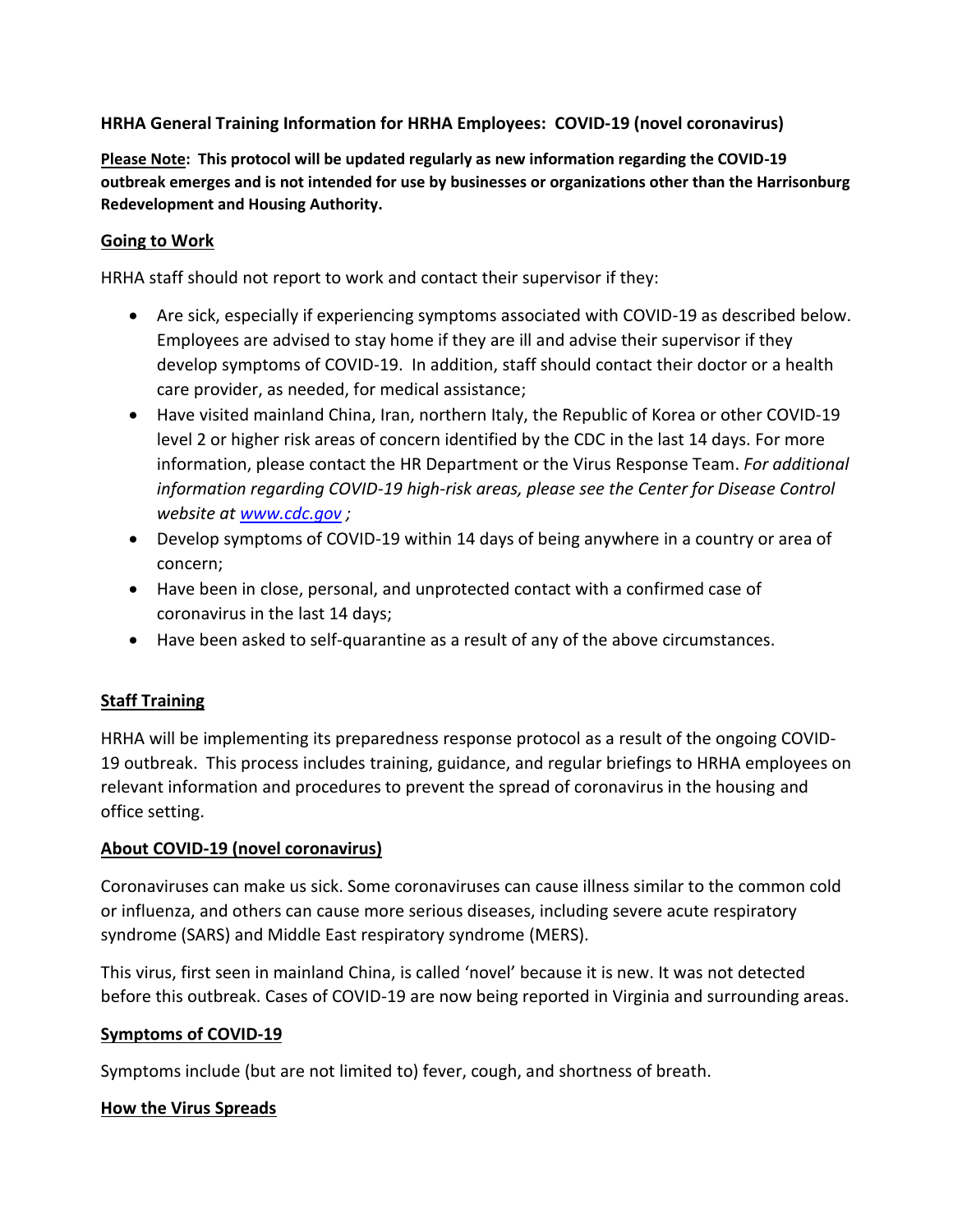The virus is most likely to spread from person to person through:

- Direct contact with a person while they are infectious
- Contact with droplets when a person with a confirmed infection coughs or sneezes
- Touching objects or surfaces that were contaminated by droplets (like those from a cough or sneeze) from a person with a confirmed infection and then touching your mouth, eyes or face.

The length of time that a person is infectious (can spread the infection to others) is not yet known. However, there is evidence of people with little or no symptoms transmitting the infection to others. It is therefore likely that a person can spread the infection before they first develop symptoms – and that they can continue to do so up until 48 hours after symptoms stop.

## **High-Risk Populations**

Some people who are infected may not get sick at all, some will get mild symptoms from which they will recover easily and others may become very ill, very quickly.

Currently the Public Health Department has identified the people at highest risk of serious infection include:

- People with compromised immune systems
- People over 60 years of age
- Pregnant women
- People with diagnosed heart and lung conditions or who have diabetes *or other underlying health conditions and their family members;*

## **Preventing the Spread of the Virus**

Practicing good hand hygiene and proper sneeze/cough technique is the best defense against most viruses. Employees are advised to:

- Wash hands frequently with soap and water and dry them well, especially before and after eating, before and after using the bathroom. In the work environment, proper hand washing should also be completed after cleaning and disinfecting common areas **and** after completing maintenance or other work inside a tenant's unit.
- Avoid close (less than 6 foot) contact with others and avoid touching, shaking hands, hugging and other intimate contact.
- Cover coughs and sneezes with clean tissues or your elbow and properly dispose of tissues.
- Wear gloves when working in tenant units, common areas, or community rooms. See additional information below regarding glove selection, removal and disposal.
- Use alcohol-based (at least 60% alcohol) hand sanitizer if you aren't able to wash and dry your hands.

## **Entering Tenant Units for Administrative Work**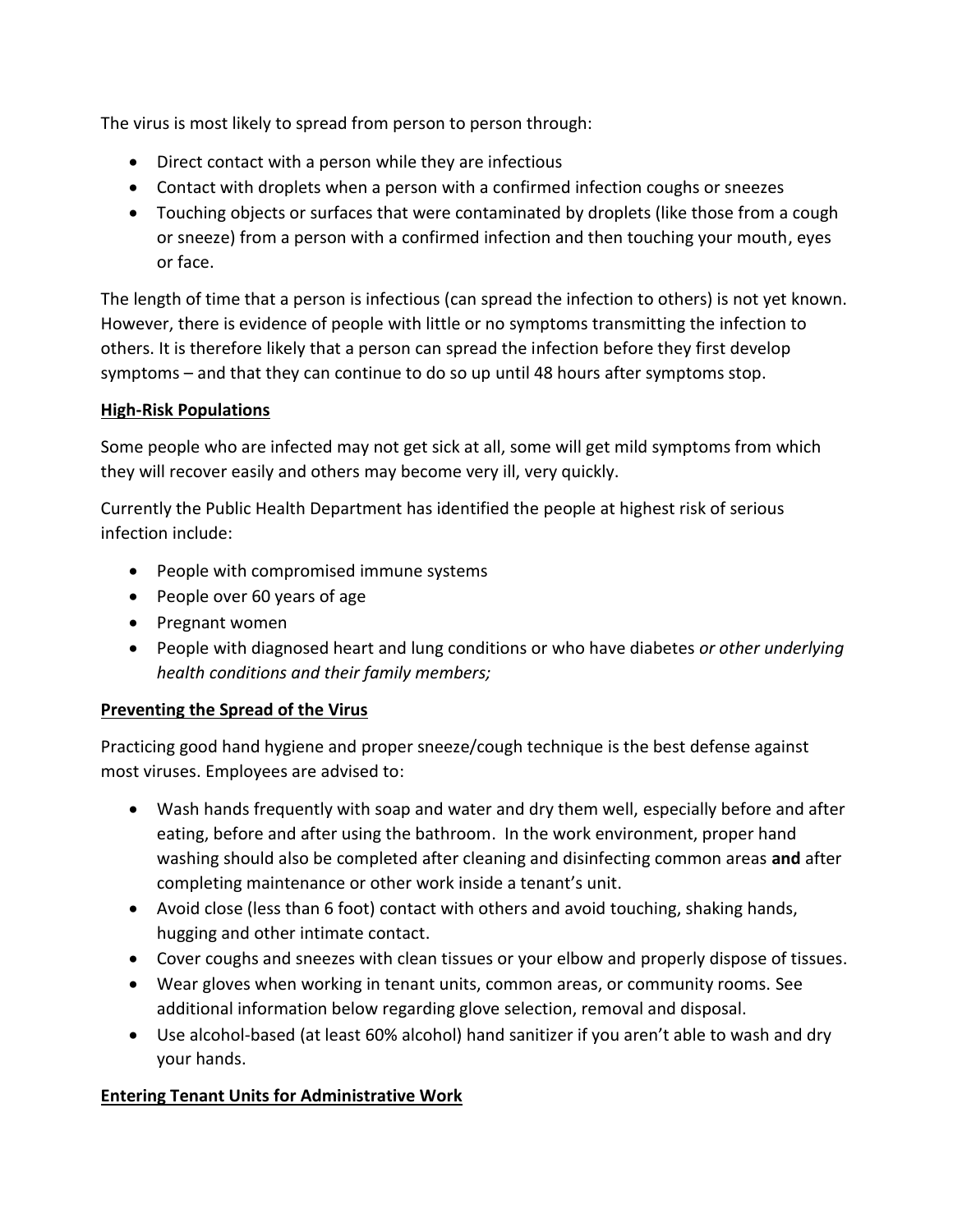HRHA has not yet made the determination to discontinue all administrative work normally completed within residential units, such as unit inspections, etc. However, to the extent possible, non-essential (and non-time sensitive) work that requires entering a tenant unit should be rescheduled until notice is given from management to resume normal operations.

When access to an occupied unit is necessary, staff is advised to implement the following protocol prior to unit entry:

*Upon being greeted at the door or contact with the resident by phone, staff should ask, "Is anybody in the unit ill with an active cough or fever or is anyone self-isolating (quarantined) due to possible exposure to COVID-19?"* 

*If the answer is "Yes"* – DO NOT ENTER the unit. Advise the resident that the appointment will need to be rescheduled. Contact your Property Manager for assistance in determining other ways for completing the required work.

*If the answer is "No" -* staff may enter the unit to perform the required work using the following guidelines:

- **Disposable gloves should be worn while in the unit then properly remove and dispose of** the gloves in the nearest receptacle upon exit;
- To the extent possible, maintain proper social distancing of 6 feet or more from tenants and their guests;
- Keep interactions as brief as possible avoid handshaking, touching or other contact with tenants and guests.
- Wash hands thoroughly after leaving the unit. Use a hand sanitizer (containing at least 60% alcohol) if hand washing facilities are not available.

Please note: If staff observes a resident they think may be ill, they have the right to not enter the unit and must report the situation to the Property Manager. If the work is an emergency, proceed with protocol below for Tenants and COVID-19. In addition, if a resident does not want their unit entered due to illness, requests a reschedule, or indicates they have self-quarantined and completion of the work is not urgent, do not enter the unit and report the situation to the property manager.

Additional questions regarding whether or not to enter a unit should be directed to supervisors and/or the HRHA Virus Response Team.

# **Entering Tenant Units for Maintenance Work**

HRHA has not yet made the determination to delay or discontinue maintenance work within its residential units. However, the determination has been made to prioritize work to ensure that (1) time is available for staff to assist with any necessary cleaning and disinfecting of common areas within our residential sites, including office buildings; and (2) emergency work orders continue to be addressed according to HRHA's established standard. As a result, during this time, residents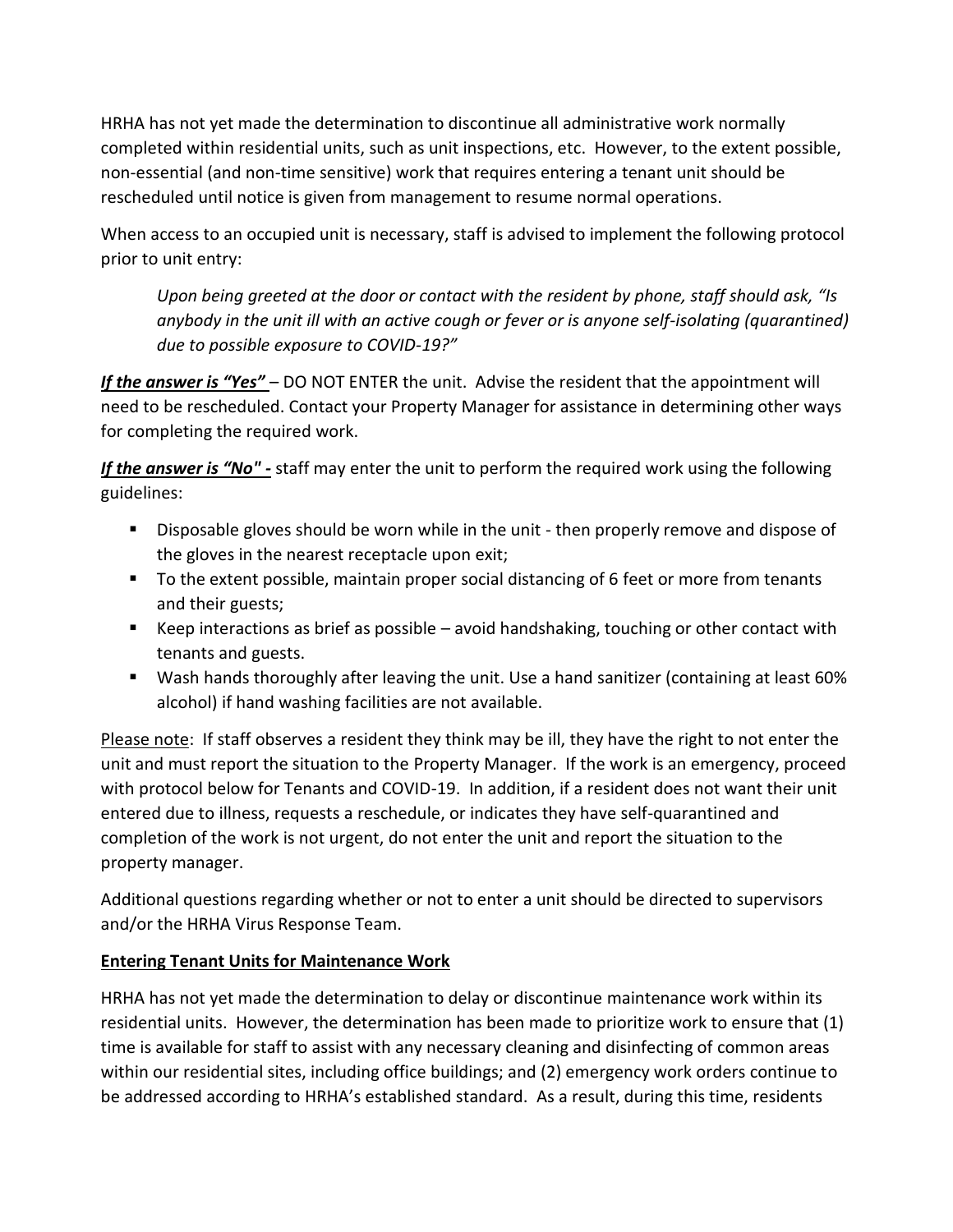may experience some delay in the time needed to respond to work order requests. In addition, to the extent possible, non-essential preventative maintenance that requires entering a tenant unit should be rescheduled until notice is given from management to resume normal operations.

When access to an occupied unit is necessary, staff is advised to implement the following protocol prior to unit entry:

*Upon being greeted at the door or contact with the resident by phone, staff should ask, "Is anybody in the unit ill with an active cough or fever or is anyone self-isolating (quarantined) due to possible exposure to COVID-19?"* 

If the answer is "Yes" - DO NOT ENTER the unit. Advise the resident that the appointment will need to be rescheduled. This work MUST be completed by staff qualified to enter a potentially contaminated unit. Non-emergency work will be delayed for these units until further notice. Staff is advised to contact their Property Manager for assistance in rescheduling the work order for a later date. If the work is an EMERGENCY, refer to the section below regarding Tenants with COVID-19.

*If the answer is "No" -* staff may enter the unit to perform the required work using the following guidelines:

- Disposable gloves should be worn while in the unit these may be worn under leather or nylon gloves (used for puncture or abrasion resistance). Properly remove and dispose of the disposable gloves in the nearest receptacle upon exit;
- To the extent possible, maintain proper social distancing of 6 feet or more from tenants and their guests;
- Keep interactions as brief as possible avoid handshaking, touching or other contact with tenants and guests.
- Wash hands thoroughly after leaving the unit. Use a hand sanitizer (containing at least 60% alcohol) if hand washing facilities are not available.

Please note: If maintenance staff observes a resident they think may be ill, they have the right to not enter the unit and must report the situation to the property manager. If the work is an emergency, proceed with protocol below for Tenants and COVID-19. In addition, if a resident does not want their unit entered due to illness, requests a reschedule or indicates that they have selfquarantined and the work is not urgent/emergency work, do not enter the unit and report the situation to the property manager.

Additional questions regarding whether or not to enter a unit should be directed to supervisors and/or the HRHA Executive Director.

## **Tenants and COVID-19**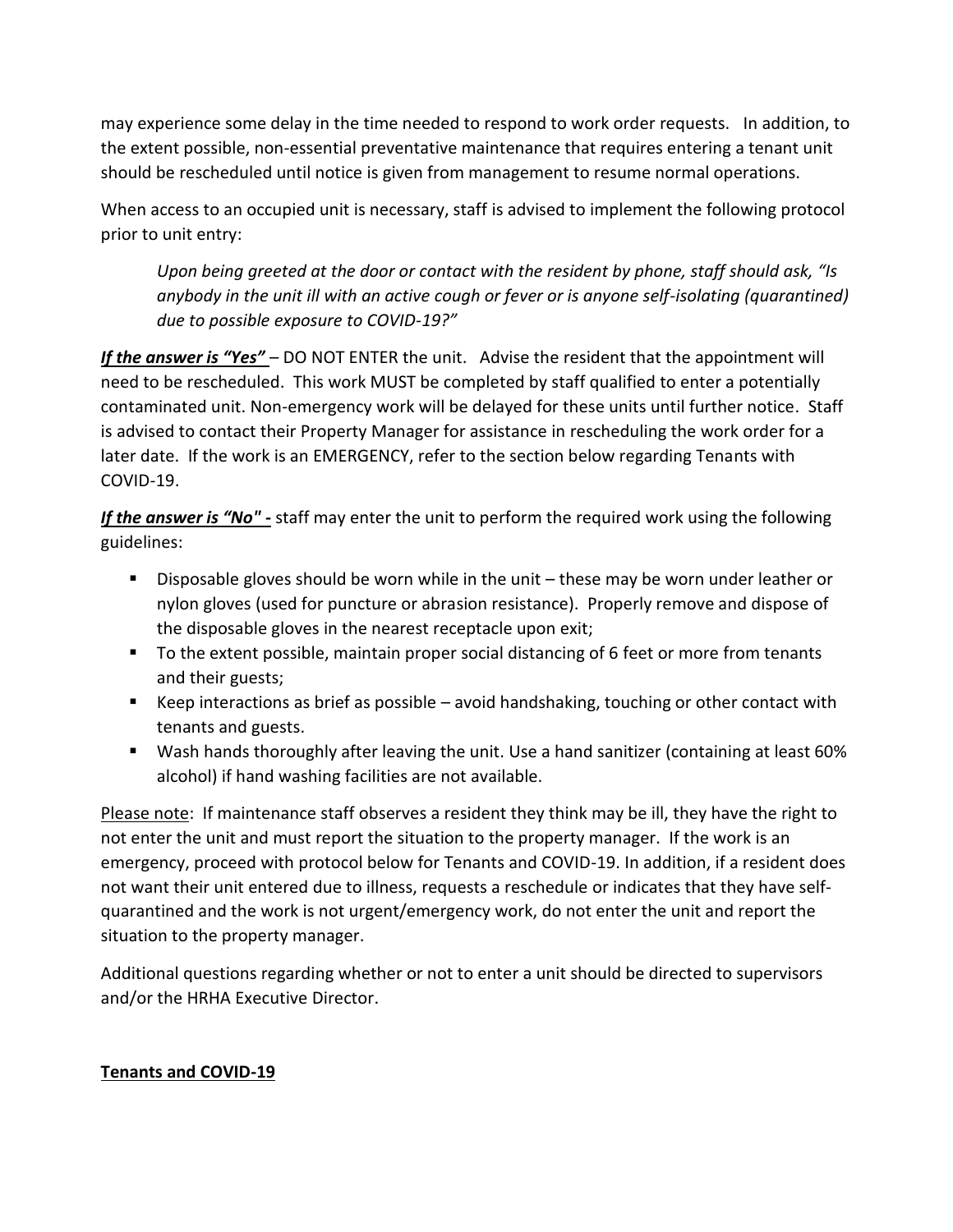While the risk of transmission between staff and our tenants and guests is currently low, HRHA is providing our tenants with information about COVID-19 and has implemented protocols designed to further prevent spread of the virus.

If a tenant has a known COVID-19 infection or is in self-isolation in a housing unit, it is important that staff take precautions. Until further notice, HRHA has determined that administrative and non-emergency work in such units will be delayed to a future date. To address Emergency and Urgent work orders, HRHA is currently training a limited number of maintenance staff qualified to respond to emergency work orders under such circumstances. This includes the use and proper disposal of Personal Protection Equipment (PPE) necessary to reduce exposure. If there is a need to enter a unit with known COVID-19 infection or self-isolation due to exposure, those tasks MUST only be performed by trained and qualified staff or contractors. Information regarding how to contact HRHA's Emergency Response Team in order to address emergency work order needs will be provided in the near future. In the meantime, please contact your supervisor.

## **General Building Cleaning Guidelines**

Cleaning staff should avoid contact with tenants or guests with known COVID-19 infection or those who have self-isolated. However, staff can clean or perform work in unoccupied units, community rooms, and common areas if gloves are worn while cleaning and you wash your hands or use a sanitizing hand rub (made from at least 60% alcohol) before and after donning the gloves.

Based on what is currently known about COVID-19, spread from person-to-person occurs most frequently among close contacts (within about 6 feet) from respiratory droplets. However, current evidence suggests that COVID-19 may remain viable for hours to days on surfaces made from a variety of materials. The CDC recommends cleaning visibly dirty surfaces followed by disinfection as one of the best practice measures for prevention of COVID-19 and other viral respiratory illnesses.

HRHA has implemented enhanced cleaning measures of all common areas circulated by memo from the Facilities and Construction Manager.

For information regarding the cleaning and disinfection frequency and locations refer to the cleaning guidelines for your building produced by HRHA's Facilities and Construction Manager.

## **Cleaning a Room Vacated by a Person Under Quarantine with COVID-19 (Enhanced Cleaning)**

Rooms that housed a person under quarantine or with COVID-19 should remain closed to further use until cleaned and disinfected by appropriately trained and qualified cleaning staff or cleaning contractors. No staff other than the qualified cleaning staff should enter the unit until the unit has been cleared for entry following proper cleaning/disinfecting.

 Cleaning or maintenance staff must wear disposable gloves, eye protection, and coveralls for all tasks until the cleaning process is complete.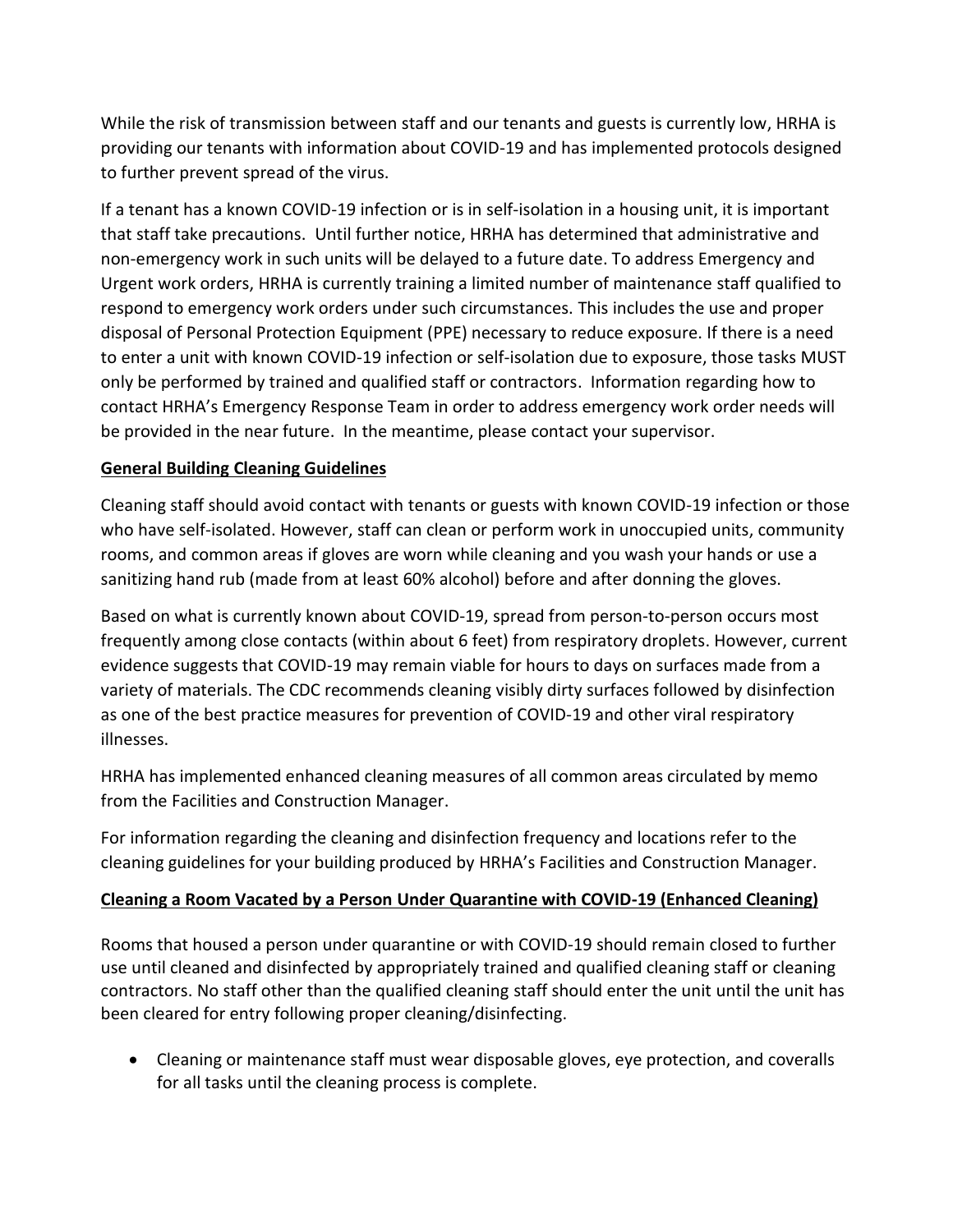- Additional PPE might be required based on the cleaning/disinfectant products being used (refer to the product MSDS).
- PPE should be removed and disposed of properly to avoid contamination of the wearer and the surrounding area.
- Clean and disinfect all frequently touched surfaces in quarantine locations (e.g., areas such as doorknobs, light switches, handles, desks, toilets, faucets, and sinks) according to instructions described for the cleaning and disinfecting products.
- For soft (porous) surfaces such as carpeted floor, rugs, and drapes, remove visible contamination if present. Launder or shampoo items as appropriate in accordance with the manufacturer's instructions.
- When cleaning is completed, collect soiled material and PPE in a sturdy, leak-proof (e.g. plastic) bag that is tied shut and not reopened. This waste can go into the regular solid waste stream (e.g., municipal trash) as it is not biohazardous or regulated medical waste.
- Replace all HVAC filters.

## **Cleaning a Room Vacated by Persons Who are Not Ill or Have COVID-19 Symptoms**

If the tenant vacating the unit has no known COVID-19 symptoms and the unit has been vacant for at least 24 hours, employees need only to wipe down frequently touched areas such as doorknobs, light switches, handles, desks, toilets, faucets, sinks with a disinfectant before performing standard unit turn activities.

The only requited PPE are gloves, except for additional PPE that is appropriate for the cleaning and disinfecting chemicals, or that is appropriate for regular unit turn tasks to be performed.

## **Glove Selection**

To the extent possible, all work within tenant units should be conducted wearing disposable gloves. Latex, nitrile, or vinyl type gloves are all acceptable for the cleaning tasks. However, it's important to note that some people suffer from latex allergies. If that's the case, remember to choose the nitrile or vinyl type surgical gloves rather than latex surgical gloves. Furthermore, nitrile gloves are strongly recommended for most maintenance tasks in a potentially infectious unit because nitrile has high levels of chemical and puncture resistance. If leather or nylon gloves are necessary for puncture or abrasion resistance, wear those gloves over surgical gloves and wash them (per the manufacturers recommendations) after each use. If they cannot be washed, then dispose of them in the nearest waste receptacle**.**

Appropriately dispose of gloves in the nearest waste receptacle after completing the work in unit.

## **Proper Removal of Disposable Gloves**

Remove and properly dispose of gloves immediately following cleaning or disinfecting tasks.